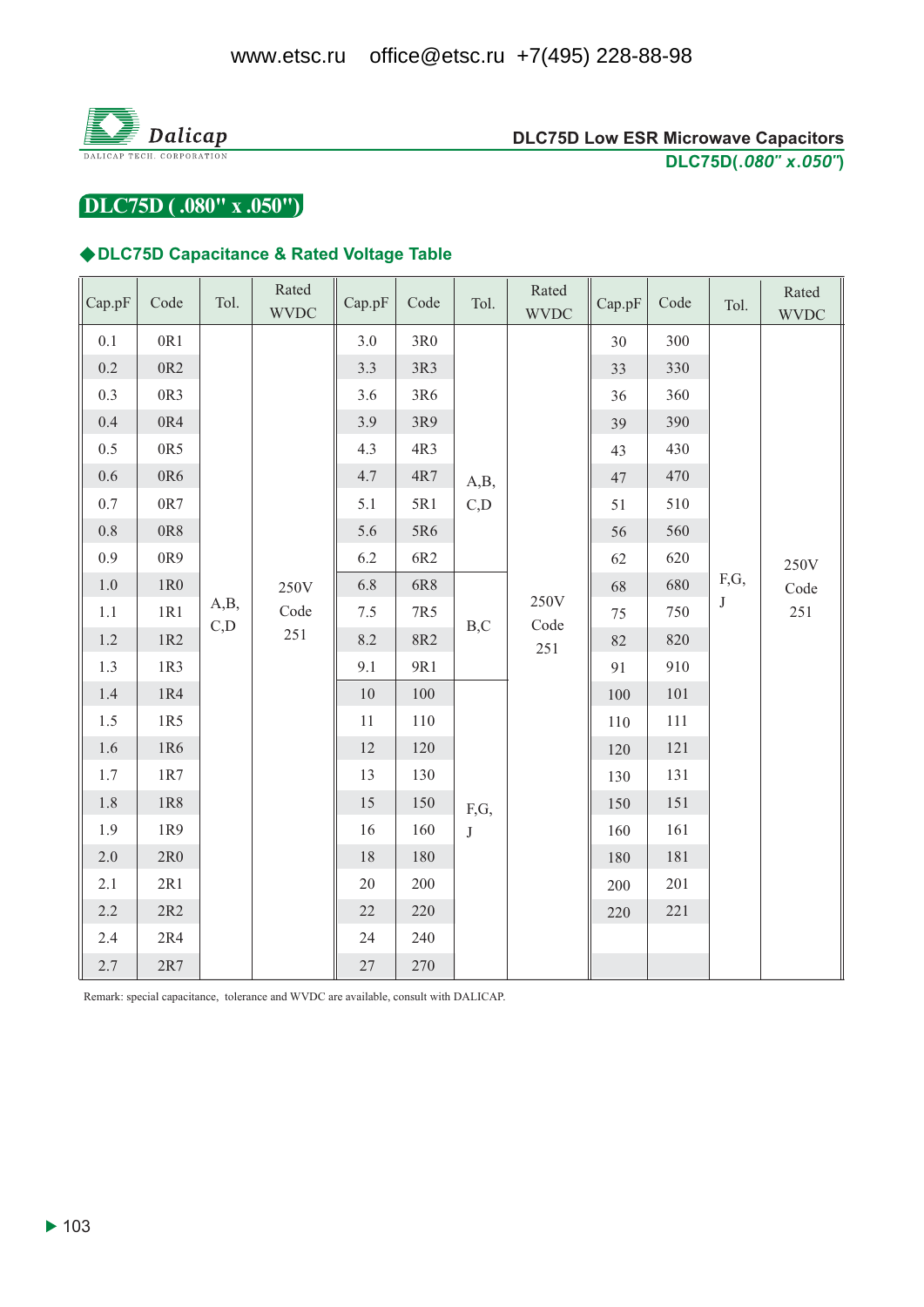

#### ◆ DLC75D Chip Dimensions

unit:inch(millimeter)

|        |               |                 |                                      | Plated                               |                                      |                                      |                 |  |
|--------|---------------|-----------------|--------------------------------------|--------------------------------------|--------------------------------------|--------------------------------------|-----------------|--|
| Series | Term.<br>Code | Type / Outlines | Length                               | Width                                | Thickness                            | Overlap                              | Material        |  |
|        |               |                 | (Lc)                                 | $(W_c)$                              | (Tc)                                 | (B)                                  |                 |  |
| DLC75D | W             | Chip            | $.080 \pm .008$<br>$(2.03 \pm 0.20)$ | $.050 \pm .008$<br>$(1.27 \pm 0.20)$ | $.040 \pm .006$<br>$(1.02 \pm 0.15)$ | $.200 \pm .010$<br>$(0.50 \pm 0.25)$ | Sn/Ni<br>(RoHS) |  |

# ◆ Design Kits

These capacitors are 100% RoHS. Kits contain 10(ten) pieces per value; number of values per kit varies, depending on case size and capacitance.

| Kit        | Description<br>(pF) | Values (pF)                                                                 | Tolerance    |
|------------|---------------------|-----------------------------------------------------------------------------|--------------|
| DKDLC75D01 | $0.1 - 2.0$         | $0.1, 0.2, 0.3, 0.4, 0.5, 0.6, 0.7, 0.8, 0.9, 1.0, 1.2, 1.5, 1.6, 1.8, 2.0$ | $\pm 0.10pF$ |
| DKDLC75D02 | $1.0 - 10$          | 1.0, 1.2, 1.5, 1.8, 2.0, 2.2, 2.4, 2.7, 3.0, 3.3, 3.9, 4.7, 5.6, 6.8, 8.2   | $\pm 0.10pF$ |
|            |                     | 10                                                                          | $\pm$ 5%     |
| DKDLC75D03 | $10 - 100$          | 10, 12, 15, 18, 20, 22, 24, 27, 30, 33, 39, 47, 56, 68, 82, 100             | $\pm$ 5%     |
| DKDLC75D04 | $10 - 220$          | 10, 15, 18, 20, 24, 27, 30, 39, 47, 56, 68, 82, 100, 120, 150, 180, 220     | $\pm$ 5%     |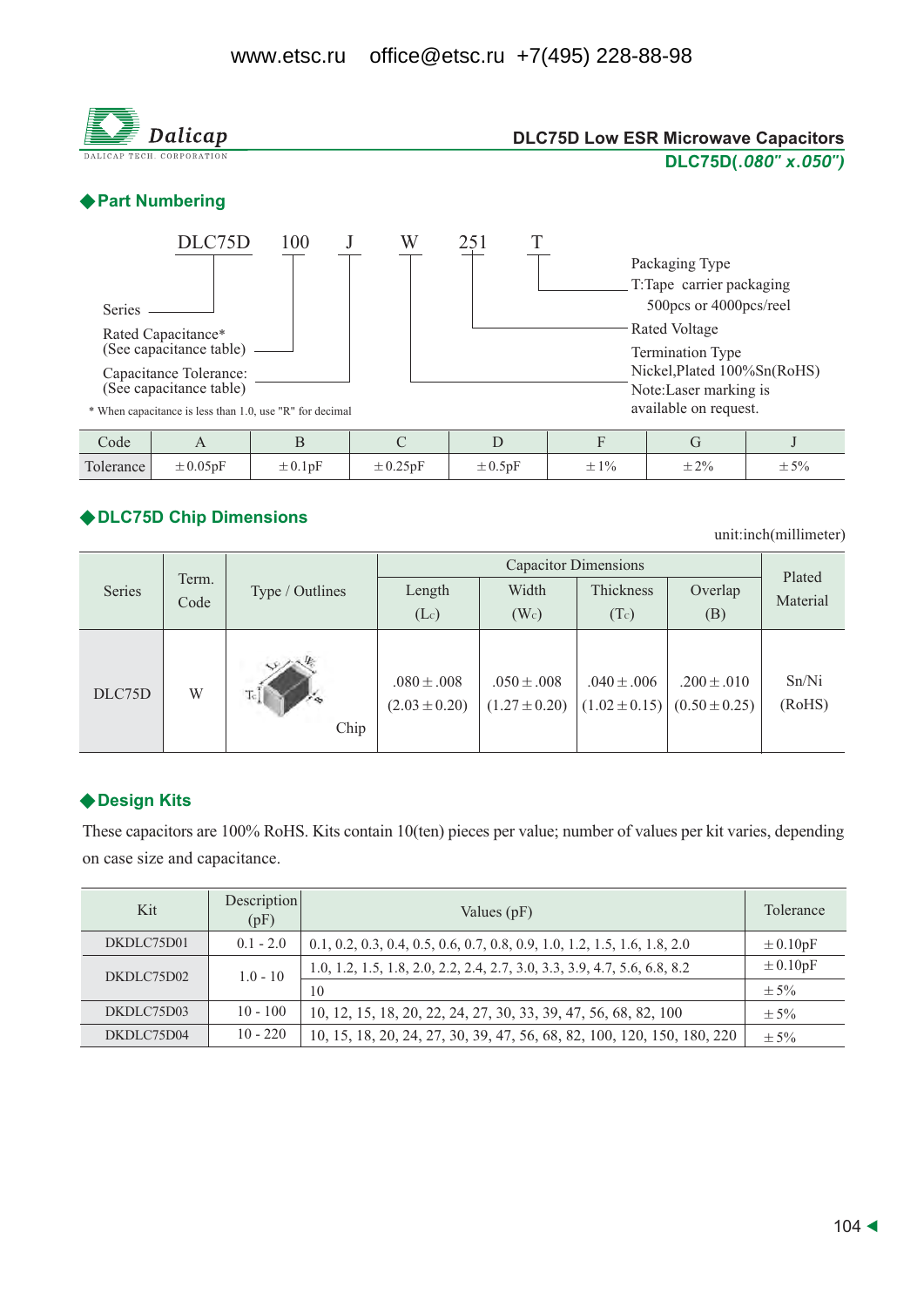

## ◆ Performance

| <b>Item</b>                           | Specifications                                                                     |  |  |
|---------------------------------------|------------------------------------------------------------------------------------|--|--|
| Quality Factor $(Q)$                  | $2.000$ min.                                                                       |  |  |
|                                       | 10 <sup>5</sup> Megohms min. @ +25 <sup>°</sup> C at rated WVDC.                   |  |  |
| Insulation Resistance (IR)            | 10 <sup>4</sup> Megohms min. $(\hat{\omega}) + 125^{\circ}\text{C}$ at rated WVDC. |  |  |
| Rated Voltage                         | 250V                                                                               |  |  |
| Dielectric Withstanding Voltage (DWV) | 250% of rated voltage for 5 seconds.                                               |  |  |
| <b>Operating Temperature Range</b>    | $-55^{\circ}$ C to +175 °C                                                         |  |  |
| Temperature Coefficient (TC)          | $0 \pm 30$ ppm/°C                                                                  |  |  |
| Capacitance Drift                     | $\pm$ 0.02% or $\pm$ 0.02pF, whichever is greater.                                 |  |  |
| Piezoelectric Effects                 | None                                                                               |  |  |

## ◆ Environmental Tests

| Item                             | Specifications                                | Method                                                                                                      |  |  |  |
|----------------------------------|-----------------------------------------------|-------------------------------------------------------------------------------------------------------------|--|--|--|
| Terminal                         | Termination should not pull off.              | Linear pull force exerted on axial leads soldered to                                                        |  |  |  |
| Adhesion                         | Ceramic should remain undamaged.              | each terminal. 2.0lbs.                                                                                      |  |  |  |
|                                  | No mechanical damage                          |                                                                                                             |  |  |  |
| Resistance                       | Capacitance change: $-1.0\% \sim +2.0\%$      | Preheat device to 150°C-180°C for 60 sec.                                                                   |  |  |  |
| to soldering heat                | Q > 500                                       | Dip in $260^{\circ} \pm 5^{\circ}$ C solder for $10 \pm 1$ sec.                                             |  |  |  |
|                                  | I.R. $>10$ G Ohms                             | Measure after $24\pm 2$ hours cooling period.                                                               |  |  |  |
|                                  | Breakdown voltage: 2.5 x WVDC                 |                                                                                                             |  |  |  |
|                                  | No mechanical damage                          | MIL-STD-202, Method 107, Condition A.                                                                       |  |  |  |
|                                  | Capacitance change: $\pm 0.5\%$ or 0.5pF max  | At the maximum rated temperature $(-55^{\circ}$ C and $125^{\circ}$ C)                                      |  |  |  |
| Thermal<br>Shock                 | Q > 2000                                      | stay 30 minutes.                                                                                            |  |  |  |
|                                  | I.R. $>10$ G Ohms                             | The time of removing shall not be more than 3 minutes.                                                      |  |  |  |
|                                  | Breakdown voltage: 2.5 x WVDC                 | Perform the five cycles.                                                                                    |  |  |  |
|                                  | No mechanical damage                          |                                                                                                             |  |  |  |
|                                  | Capacitance change: $\pm 0.5\%$ or 0.5pF max. | MIL-STD-202, Method 106.                                                                                    |  |  |  |
| Humidity,<br><b>Steady State</b> | Q > 300                                       |                                                                                                             |  |  |  |
|                                  | I.R. $>1$ G Ohms                              |                                                                                                             |  |  |  |
|                                  | Breakdown voltage: 2.5 x WVDC                 |                                                                                                             |  |  |  |
|                                  | No mechanical damage                          |                                                                                                             |  |  |  |
|                                  | Capacitance change: $\pm 0.3\%$ or 0.3pF max. | MIL-STD-202, Method 103, Condition A, with 1.5 Volts                                                        |  |  |  |
| Low Voltage<br>Humidity          | Q > 300                                       | D.C. applied while subjected to an environment of 85°C<br>with 85% relative humidity for 240 hours minimum. |  |  |  |
|                                  | I.R. $>1$ G Ohms                              |                                                                                                             |  |  |  |
|                                  | Breakdown voltage: 2.5 x WVDC                 |                                                                                                             |  |  |  |
|                                  | No mechanical damage                          |                                                                                                             |  |  |  |
|                                  | Capacitance change: $\pm 2.0\%$ or 0.5pF max. | MIL-STD-202, Method 108, for 1000 hours, at 125°C.                                                          |  |  |  |
| Life                             | Q > 500                                       | 200% Rated voltage D.C. applied.                                                                            |  |  |  |
|                                  | I.R. $>1$ G Ohms                              |                                                                                                             |  |  |  |
|                                  | Breakdown voltage: 2.5 x WVDC                 |                                                                                                             |  |  |  |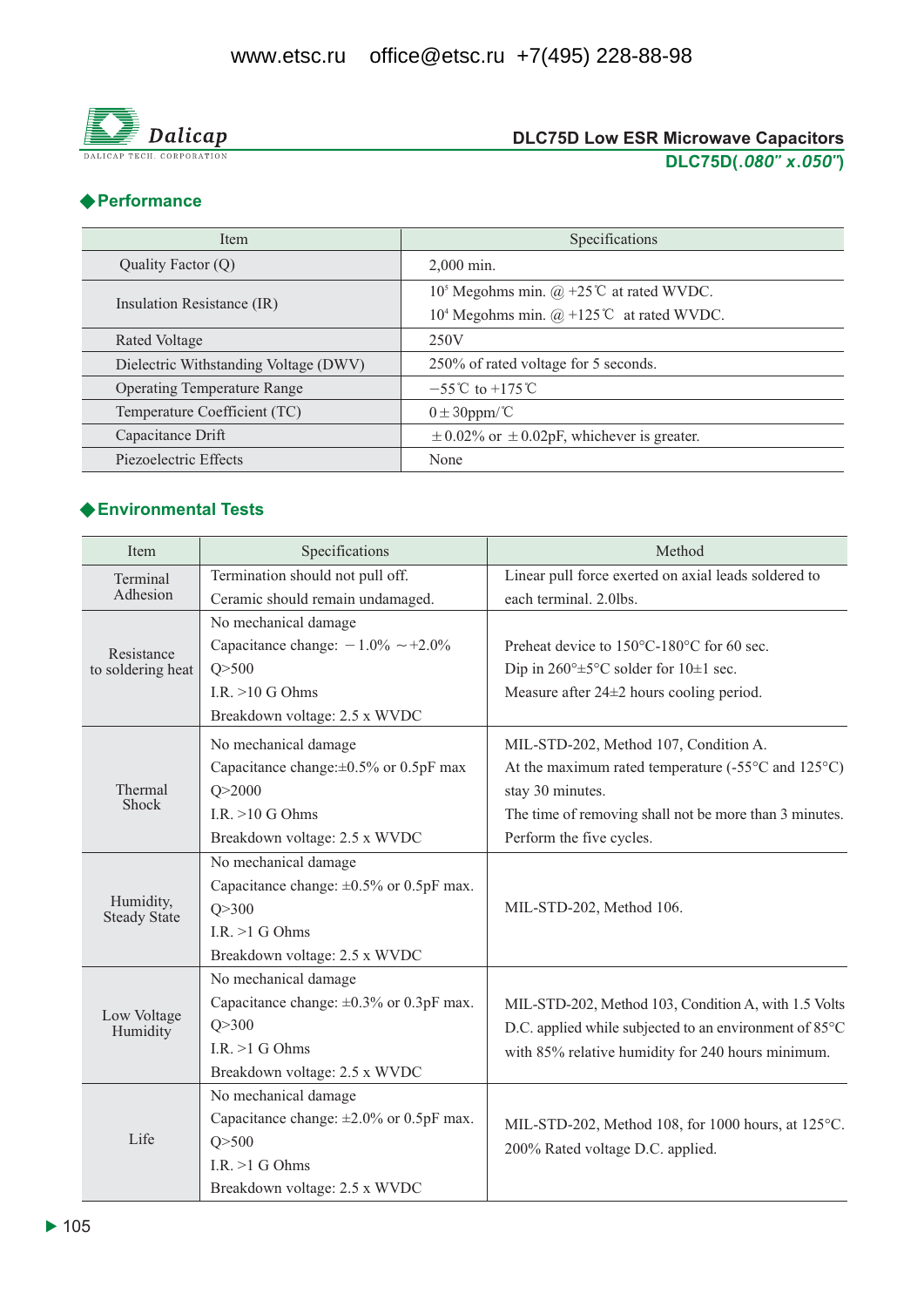

#### ◆DLC75D Performance Curve





The First Parallel Resonance, FPR, is defined as the lowest frequency at which a suckout or notch appears in [S21]. It is generally independent of substrate thickness or dielectric constant, but does depend on capacitor orientation. A horizontal orientation means the capacitor electrode planes are parallel to the plane of the substrate; a vertical orientation means the electrode planes are perpendicular to the substrate.